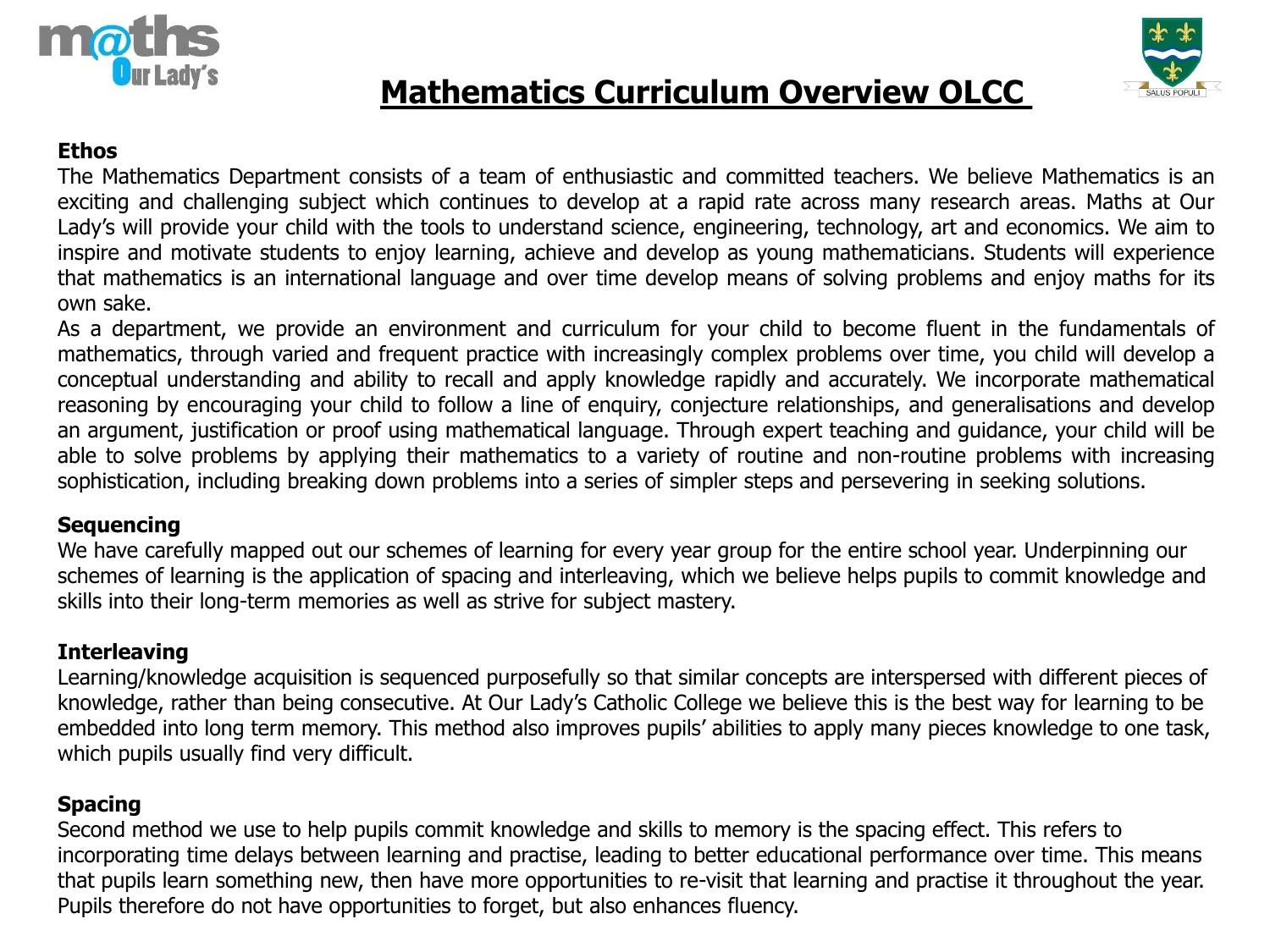### **What is being studied at KS3?**



Our Key Stage 3 Maths curriculum provides the foundation for students to study at GCSE level with increasing confidence and competence in addition to providing fundamental knowledge and transferable skills for success in everyday life. Our mathematics curriculum provides a foundation for understanding the world, the ability to reason mathematically, an appreciation of the beauty and power of mathematics, and a sense of enjoyment and curiosity about the subject. Students will learn Number, Algebra, Geometry, Statistics, Probability, Ratio and Proportion and will develop good levels of competence in all disciplines, building on prior learning. The curriculum has been adapted, sequenced and differentiated to ensure students maximise their capabilities and are supported in retaining key knowledge and concepts alongside problem solving and application. Students will be challenged to exceed their potential and develop as resilient and independent learners. Through a combination of high quality teacher-led instruction, practical demonstrations, building conceptual understanding and highlighting common mathematical misconceptions, students will develop into reflective and passionate mathematicians. Assessment of mathematics will be via cumulative formal tests, end of unit formative assessments and common homework tasks.

#### **What is being studied at KS4?**

Our GCSE Maths syllabus prepares students for further study at A Level and provides fundamental knowledge and transferable skills for success in everyday life. At this stage, pupils should become more proficient in the fundamentals of mathematics, including through varied and frequent practice with increasingly complex problems over time, so that they develop conceptual understanding and the ability to recall and apply knowledge rapidly and accurately. They should reason mathematically by following a line of enquiry, conjecturing relationships and generalizations, and developing an argument, justifying their answers or being able to provide a mathematical proof using mathematical language and reasoning. Furthermore, they should solve problems by applying their mathematics to a variety of routine and non-routine problems with increasing sophistication, including breaking down problems into a series of simpler steps and persevering in seeking solutions.

The course is assessed through three mock examinations in Year 11 accumulating all the knowledge and skills students have developed.

### **After studying Mathematics at Our Lady's Catholic College:**

Thanks to the growing importance placed on technology, big data and economic efficiency by all kinds of organizations, according to the US Bureau of Labour Statistics, between 2012 and 2022, the job market for mathematicians is expected to grow by a whopping 23%, with a predicted median salary of US \$110,000 (£87,660). Those who study maths are keen problem solvers, eager to make sense of even the most advanced equations. Academic research is a common career path, but so too are careers in business, economics and banking. This wide range of opportunities comes from the universal need for graduates with strong analytical and problem- solving skills.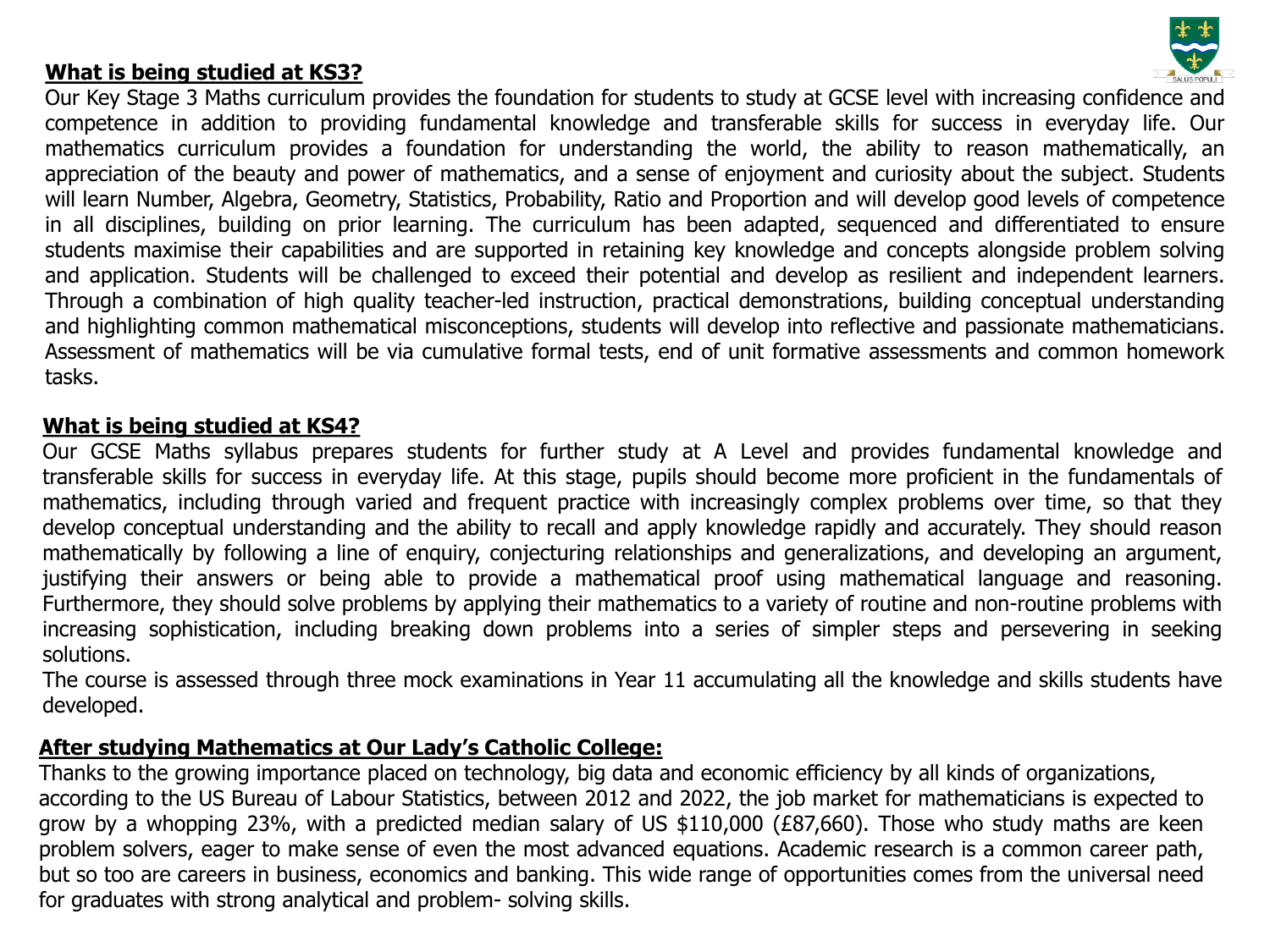



|        | <b>Year 7 Curriculum Overview OLCC</b>         |                             |                                                       |                                                   |                               |                         |  |
|--------|------------------------------------------------|-----------------------------|-------------------------------------------------------|---------------------------------------------------|-------------------------------|-------------------------|--|
| KS3    | <b>Autumn 1</b>                                | <b>Autumn 2</b>             | <b>Spring 1</b>                                       | <b>Spring 2</b>                                   | <b>Summer 1</b>               | <b>Summer 2</b>         |  |
| TOPICS | Sequences                                      | Equality and<br>Equivalence | <b>FDP</b><br>Equivalence                             | Fractions and<br>Percentages of<br><b>Amounts</b> | Construction<br>and Measuring | Ratio and Scale         |  |
|        | <b>Directed</b><br><b>Numbers</b>              | Place Value                 | <b>Prime Numbers</b><br>and Proof                     | <b>Fractions</b>                                  | Geometric<br>Reasoning        | Sets and<br>Probability |  |
|        | Understand<br>and Use<br>Algebraic<br>Notation | <b>FDP</b><br>Equivalence   | Solving<br>Problems with<br>Adding and<br>Subtracting | Construction<br>and Measuring                     | Revision<br>Y7 exam           | Consolidation           |  |

| KS3           | <b>Year 8 Curriculum Overview OLCC</b> |                                 |                                                   |                               |                     |                      |  |  |
|---------------|----------------------------------------|---------------------------------|---------------------------------------------------|-------------------------------|---------------------|----------------------|--|--|
|               | <b>Autumn 1</b>                        | <b>Autumn 2</b>                 | <b>Spring 1</b>                                   | <b>Spring 2</b>               | <b>Summer 1</b>     | <b>Summer 2</b>      |  |  |
|               | Multiplicative<br>Change               | Working in a<br>Cartesian Plane | Tables and<br>Probability                         | <b>Indices</b>                | Angles              | Data and<br>Handling |  |  |
| <b>TOPICS</b> | <b>Fractions</b>                       | Working in a<br>Cartesian Plane | Brackets,<br>Equations and<br><b>Inequalities</b> | FDP and %                     | 3D Shapes           | Data: Averages       |  |  |
|               | Working in a<br>Cartesian Plane        | Representing<br>Data            | Sequences                                         | Working with<br><b>Number</b> | Revision<br>Y8 exam | Consolidation        |  |  |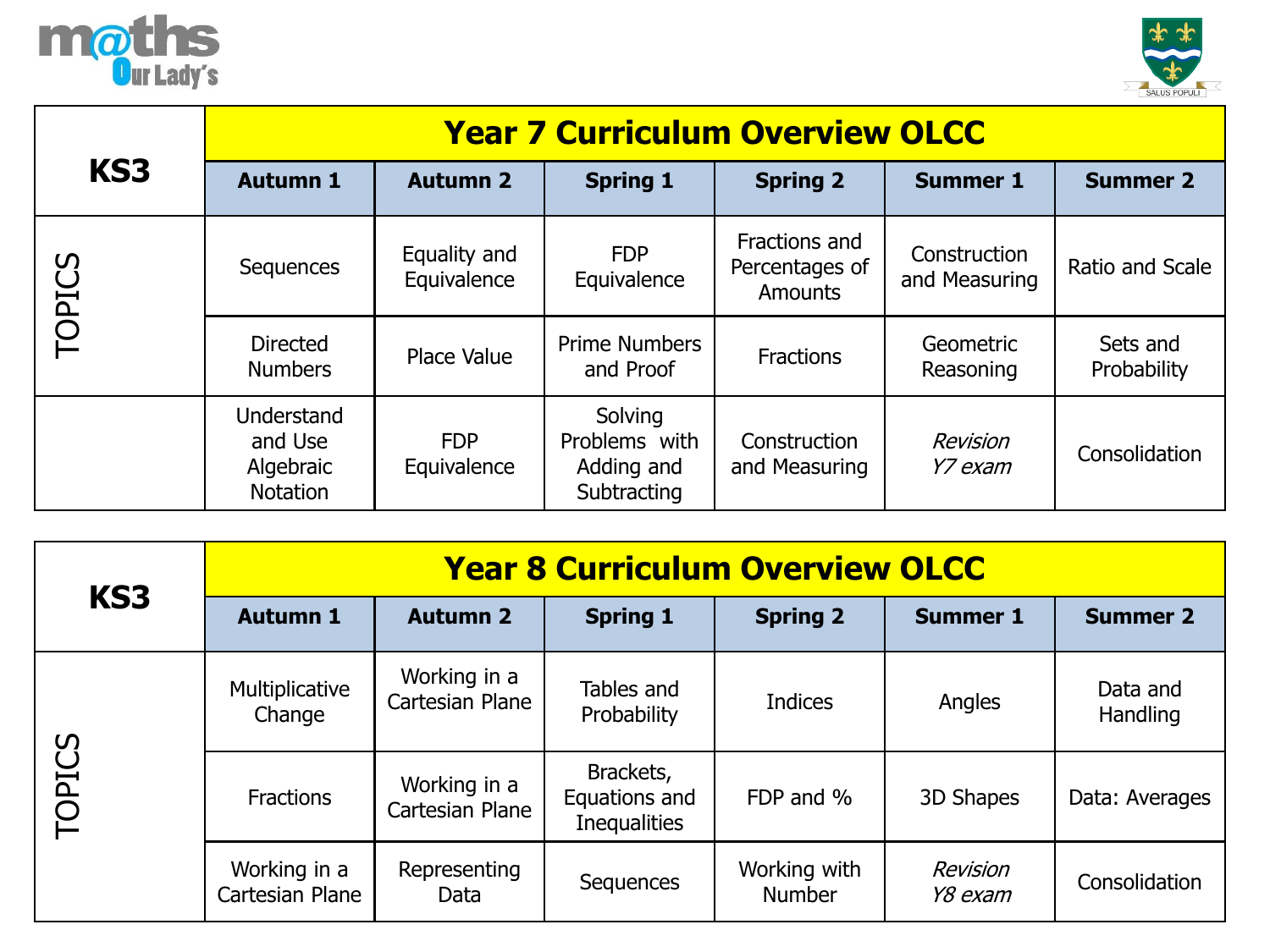



| KS3           | <b>Year 9 Curriculum Overview OLCC</b>     |                                   |                                                |                                  |                                 |                    |  |  |
|---------------|--------------------------------------------|-----------------------------------|------------------------------------------------|----------------------------------|---------------------------------|--------------------|--|--|
|               | <b>Autumn 1</b>                            | <b>Autumn 2</b>                   | <b>Spring 1</b>                                | <b>Spring 2</b>                  | <b>Summer 1</b>                 | <b>Summer 2</b>    |  |  |
|               | <b>Straight Line</b><br>Graphs             | 2D Shape                          | <b>Types of Number</b><br>and Standard<br>Form | <b>Using</b><br>Percentages      | Enlargements<br>and Similarity  | Data               |  |  |
| <b>TOPICS</b> | Forming and<br>Solving<br><b>Equations</b> | 3D Shape                          | <b>Fractions</b>                               | Angles                           | Solving Ratio and<br>Proportion | Maths and<br>Money |  |  |
|               | Testing<br>Conjectures                     | Construction<br>and<br>Congruency | <b>Transformations</b>                         | Right-Angled<br><b>Triangles</b> | Rates                           | Consolidation      |  |  |

| KS4           | <b>Year 10 Curriculum Overview OLCC</b>      |                                      |                                |                                    |                 |                      |  |  |
|---------------|----------------------------------------------|--------------------------------------|--------------------------------|------------------------------------|-----------------|----------------------|--|--|
|               | <b>Autumn 1</b>                              | <b>Autumn 2</b>                      | <b>Spring 1</b>                | <b>Spring 2</b>                    | <b>Summer 1</b> | <b>Summer 2</b>      |  |  |
|               | Congruence,<br>Similarity and<br>Enlargement | Equations and<br><b>Inequalities</b> | Circle and<br>Volume           | Percentages and<br><b>Interest</b> | Probability     | Indices and<br>Roots |  |  |
| <b>TOPICS</b> | Right-Angled<br><b>Triangles</b>             | <b>Simultaneous</b><br>Equations     | <b>Vectors</b>                 |                                    | <b>Number</b>   |                      |  |  |
|               | Equations and<br><b>Inequalities</b>         | Angles and<br><b>Bearings</b>        | Ratios and<br><b>Fractions</b> | Data                               | Sequences       | Consolidation        |  |  |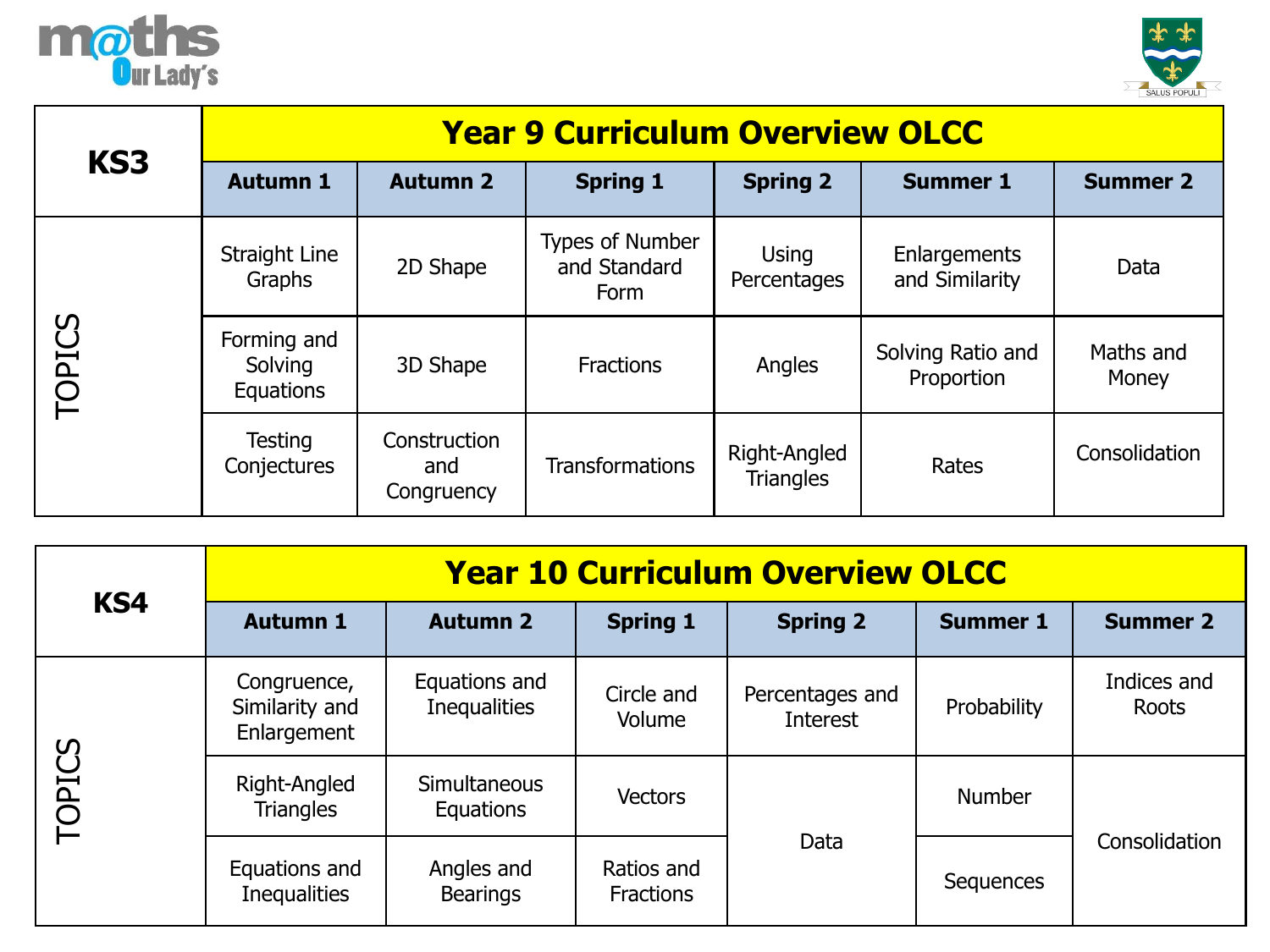



| KS4           | <b>Year 11 Higher Curriculum Overview OLCC</b> |                                                        |                           |                                |                 |  |
|---------------|------------------------------------------------|--------------------------------------------------------|---------------------------|--------------------------------|-----------------|--|
|               | <b>Autumn 1</b>                                | <b>Autumn 2</b>                                        | <b>Spring 1</b>           | <b>Spring 2</b>                | <b>Summer 1</b> |  |
| <b>TOPICS</b> | <b>Transformations</b><br>and<br>Constructions | <b>Transformation</b><br>s and<br><b>Constructions</b> | Data                      | Circle Theorems                | Consolidation   |  |
|               | Equations and<br><b>Inequalities</b>           | Equations and<br><b>Inequalities</b>                   | Equations and<br>Graphs   | More Algebra                   |                 |  |
|               | Probability                                    | Probability                                            | Circle<br><b>Theorems</b> | Vectors and<br>Geometric Proof | Exams           |  |

| KS4           | <b>Year 11 Foundation Curriculum Overview OLCC</b> |                              |                                               |                                                   |                 |  |
|---------------|----------------------------------------------------|------------------------------|-----------------------------------------------|---------------------------------------------------|-----------------|--|
|               | <b>Autumn 1</b>                                    | <b>Autumn 2</b>              | <b>Spring 1</b>                               | <b>Spring 2</b>                                   | <b>Summer 1</b> |  |
| <b>TOPICS</b> | <b>Transformations</b>                             | Pythagoras<br>and Proportion | Constructions,<br>Loci and<br><b>Bearings</b> | Fractions,<br>Indices and<br><b>Standard Form</b> | Consolidation   |  |
|               | Graphs                                             | Probability                  | Quadratic<br>Equations and<br>Graphs          | Congruence,<br>Similarity and<br><b>Vectors</b>   |                 |  |
|               | Ratio and<br>Proportion                            | Multiplicative<br>Reasoning  | Perimeter, Area<br>and Volume                 | More Algebra                                      | Exams           |  |